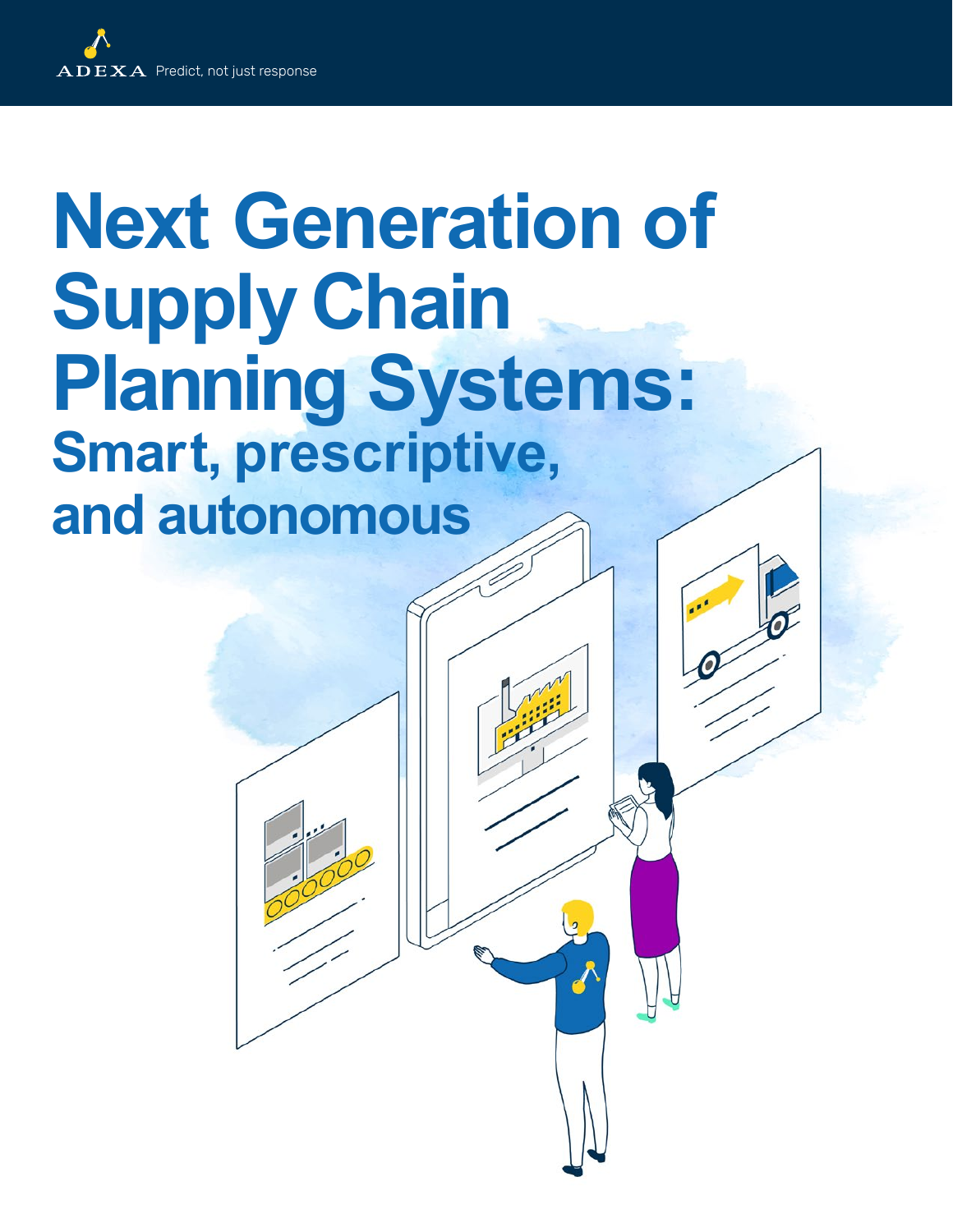As important a role as automation has played in increasing business productivity, automation is simply a predictable and repetitive task. It does not improve or adapt its own performance, as humans do, when various aspects of the business change.

To this end, most of the current planning systems are preprogrammed to respond the same way even when conditions change and the assumptions are no longer as valid as originally assumed.

In contrast, we are now at a point where systems can adapt to changes in their environment, learn from their experiences, and get smarter by themselves the more they are used.

They can self-repair and self-improve as the world around them changes. Thus, they act as autonomous vehicles to plan and operate the complex supply chains of companies without much human interaction.

A high reliance on the users to make decisions, or guide the system, has been one of the major limitations of the past approaches.

Given that with every iteration of planning, there are millions of variables to be considered, billions of versions of plans that can be produced, and thousands of variables which are constantly and dynamically changing, it is impossible for the users to come even close to constructing an optimal plan.

Therefore, almost any decision that is good enough is implemented not knowing what opportunities have been lost.

By performing a few what-if scenarios, the users make poor and inferior decisions that meet only minimal objectives of the organization. The fact is that, even if one deployed hundreds of individuals trying to find the right answer, it would still lead to suboptimal results due to the distributed nature of the data and the immense magnitude of different alternative.

An example of this can be seen in asset-intensive companies such as semiconductor manufacturing or aerospace production where billions of dollars are invested in equipment that are managed by mere spreadsheets leading



# **Today we are capable of building systems that can take the role of an apprentice that keeps learning and improving with experience.**

to losses of tens of millions of dollars in underutilization of equipment and work in progress inventory.

Planning requires all possible constraints and, often fuzzy, objectives to be taken into account; and search for a solution that not only meets all the objectives but also optimally satisfies all the constraints.

Systems are capable of doing this in near real-time. More recently, with the use of AI search algorithms and machine learning techniques, they can have the ability to improve their own performance as they are deployed over time.

They can learn from their mistakes and use their successes to become better and better in planning as well as executing the generated plans. Over the past few years we, at Adexa, have been working on new trends and factors that have contributed to the emergence of the next generation of supply chain planning systems including those depicted on the next page.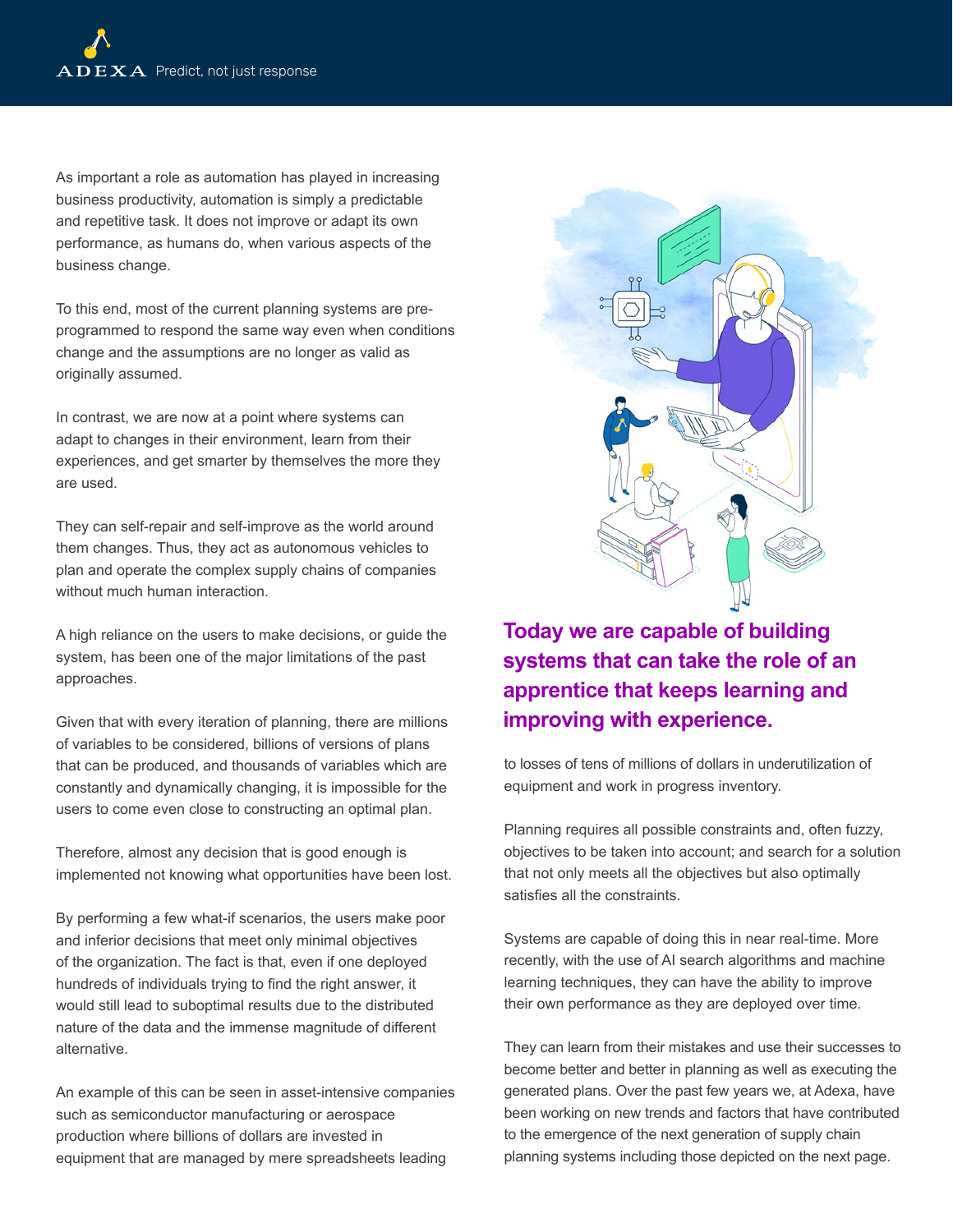- Supply chains are living organisms and constantly changing in character albeit slowly. Need to have the ability to dynamically measure the impact of new parameters and adjust the plans as needed
- There are underlying trends in every supply chain that are not necessarily obvious to the humans. Therefore, supply chain systems need to dynamically adapt to their environment
- Sending messages and waiting to hear from suppliers is a very slow process; and cannot deal with the complexity of the large supply chains in real-time. Need to predict what is required, and when
- KPI's are good, but by the time you find out it might be too late. They are a measure of the past. We need to have a measure of the future. This can be done with modeling the supply chain and predicting what actions are needed proactively
- Use of spreadsheet techniques and making static assumptions about bottleneck capacities and components are outdated and leads to misleading financial conclusions, lost revenue and excessive cost
- The planning system must be able to produce the plan as well as execute it. It should take the role of a selfdriving vehicle that is constantly planning, adjusting and figuring out how to get to the final destination
- Risk Resiliency—External factors can influence supply chains. Systems need to take this into account and plan to mitigate risk proactively. For example: Geopolitical factors, Acts of God, weather changes, and environmental regulations
- Systems need to communicate in Natural Languages, because users are now used to Alexa and Siri and expect the same level of convenience rather than typing, searching and reading tables on their laptops
- Response is good but prediction and prescription is better

## **How it works**

There are a number of AI approaches to enable smart supply chain planning systems. Such methods have been made possible by the availability of very high-speed processors and the large amount of memory to bring the thinking supply chain planning systems into the forefront of supply chain productivity. These techniques are briefly described below.

#### **Past data analysis**

Every model of a supply chain is built with certain underlying assumptions. Examples are supplier lead-times, equipment availability, and yield.

With the use of large data analysis method of learning, the system compares the existing model assumptions against the actual events in the supply chain on an on-going basis looking for trends and patterns.

When a significant deviation is detected in the model variables, the system performs a self-modification of the assumptions, to update the model, resulting in more accurate predictions and prescriptions.

For example, if a supplier delivery performance tends to be generally faster than the one previously assumed, then by updating the model parameters, we can enhance our responsiveness to the clients.

To this end, a self-correcting supply chain is constantly evaluating and justifying the accuracy of the model to ensure very high fidelity to the true current values.

## **Survival of the fittest**

In performing future demand forecasts, users try to come up with a few policies, and then select the one that best fits for a given set of data. However, there may be other combination of policy parameters that yield even better predictions.

To this end, the system experiments with other untested policies to find the superior ones for given set of attributes of each data set.

We use machine learning neural network techniques to examine the "genes" of different policies to find the data attributes as good predictors for the best policy to be used.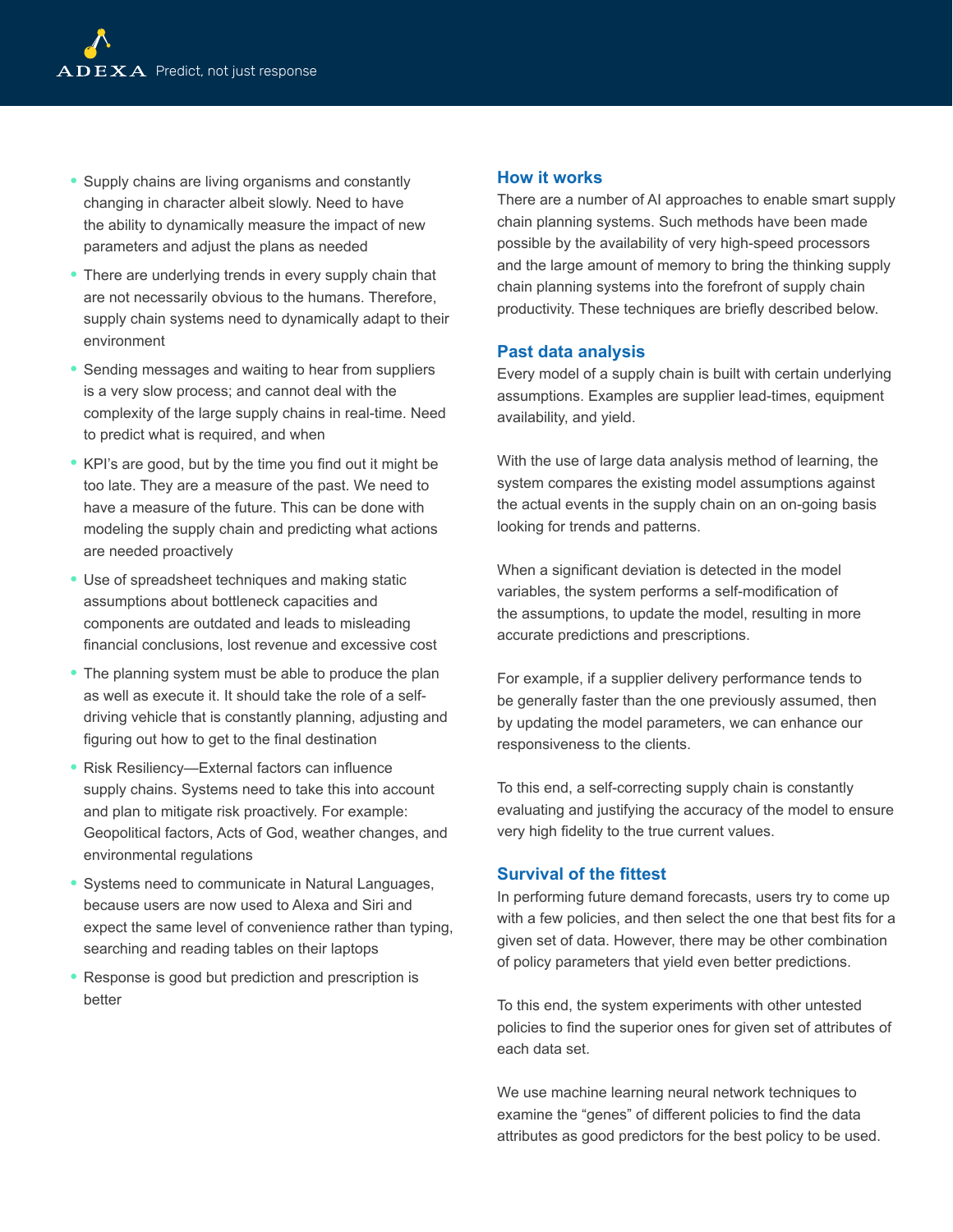By mutation of these genes, we can even invent new and improved policies. We do this for every generation (a generation could be one week of planning cycle) and keep trying to find stronger policies to survive and grow and eliminate weaker ones for a given set of data attributes.

Given the number of combinations of different policies can be extremely large, humans are limited to a handful of them whereas systems can examine millions of different combinations to find the best fit to predict the future sales.

In the same manner, user inputs and their changes to the forecast are monitored and evaluated. Over time, characteristics of individuals' inputs can be predicted.

System would recognize how optimistic or pessimistic each individual's forecast might be; and make proper correction by adjusting the weightings on their input to make it either more or less noteworthy.

#### **Algorithmic inventory planning**

In a typical supply chain, the biggest mystery has been where to keep what inventory and by how much? In raw material, intermediate buffers, storage locations, finished goods, or in DC's?

Keeping them in the later stages of the supply chain is more expensive but makes the company more responsive. However, keeping more inventory in the early stages of the supply chain is less costly but increases the lead-time to delivery.

Fortunately, there are search strategies, e.g. Gradient Descent (GD) amongst others, that can be used to optimize how much of each part to be available, and where, to satisfy the objectives of cost and responsiveness. This technique, also referred to as Multi Echelon Inventory Optimization (MEIO), is an example of prescriptive approach for improving supply chain operations. The trade-off is illustrated in Figure1.

Where the dotted line prescribes much better operating locus for any given service level and/or cost. The system is constantly working in the background to figure out the best possible curve to operate on, based on users' objectives

of cost and delivery performance. They are. But the kind of search algorithms used now are far superior than the ones 10 years ago. Also, it takes into account multiple layers of the supply chain all at the same time as opposed to one level at a time.

It is used here as an example of prescriptive solutions that can yield results in minutes rather than taking a long time (days) to solve for millions of variables in a typical inventory optimization problem.



Figure 1- Best operating locus to get the lowest cost (inventory kept) for a desired service level

#### **Learn from the experts**

Most planners have a bag of tools that are used in order to address exceptions and issues at hand. For example, when there is shortage of a material, causing late delivery of an order, they might authorize use of more expensive substitute material or preempt another order in favor of the late one, or simply call the supplier to expedite delivery.

By "observing" every time an issue arises and an action is taken by the expert, the system can remember and see if there are patterns emerging to be deployed in future instances.

An example of a possible pattern is that the planner uses the substitute material only for high priority orders. Or when the order is more than 10 days late, or both.